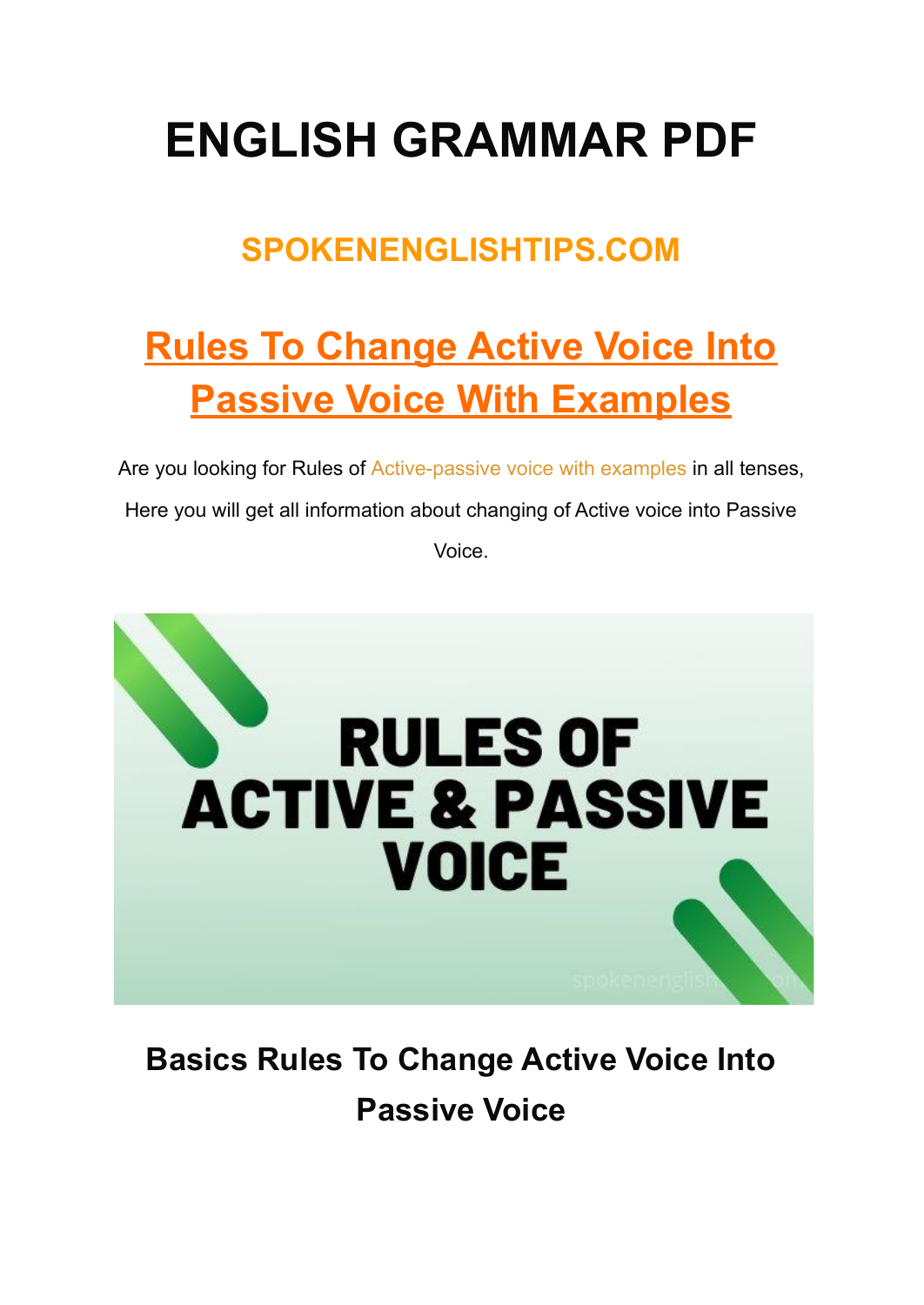● In this article you will understand the basics rules of Active voice & passive voice and I am sure after reading this you will definitely love this article.

#### **What is voice?**

"Voice is the term used to describe whether a verb is active or passive. In other words, when the subject of the verb is doing the action of the verb (e.g "The police is reporting on his duty.") the verb is said to be in the active voice so, the voice of a verb tells us whether the subject is acting or being acted upon.

In English there are two types of Voice.

- 1. Active Voice
- 2. Passive Voice

1. Active Voice: In any sentences when Subject work as an Doer then sentence will be in Active voice. In these type of sentence Subject always be in action.

*"A sentence is in the active voice when the subject does action" Example:*

*She is writing a story.*

- In this sentence subject is (she), Writing is (Verb) and Story is (object)
- *Here subject works as a doer thats why this is an active voice sentence.*

2. Passive Voice: In passive voice when Subject is not work as doer. The passive voice is used to show interest in the person or object that experiences an action rather than the person. In simply object works as subject.

Ex:

A letter is written by him.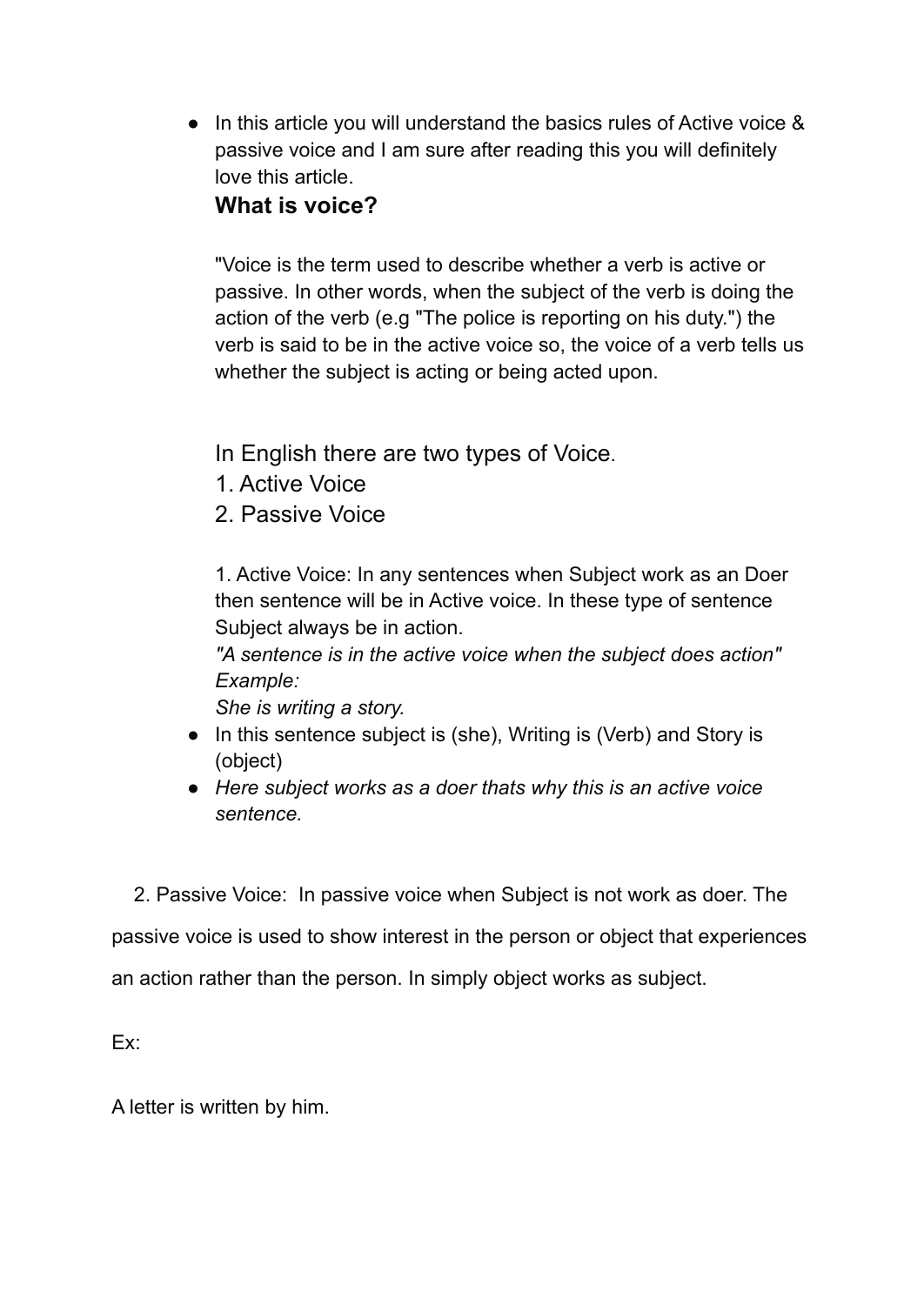• In this sentence subject (letter) in not working but work has been completed by him which works as agent.

(ii) A Pen was given to me by her.

When we should use active verb?

When subject works as doer then sentence should be in active voice.

Commonly we use sentences in active voice.

Ex- *He has gone from here.*

When we should use Passive verb?

- When we say something other person in our language.
- When it is obvious to the listener or reader who the agent is:
- When a work has been completed by other person but we don't know about him then we use Passive Voice

Example: A postman was instructed, A lots of money stolen by thief, Mr.

Mahatma Gandhi has said that everyone should be polite.

How to change Active voice into passive voice?

- Find Subject, Object and Verb in a Sentence.
- Find the Tense of the sentence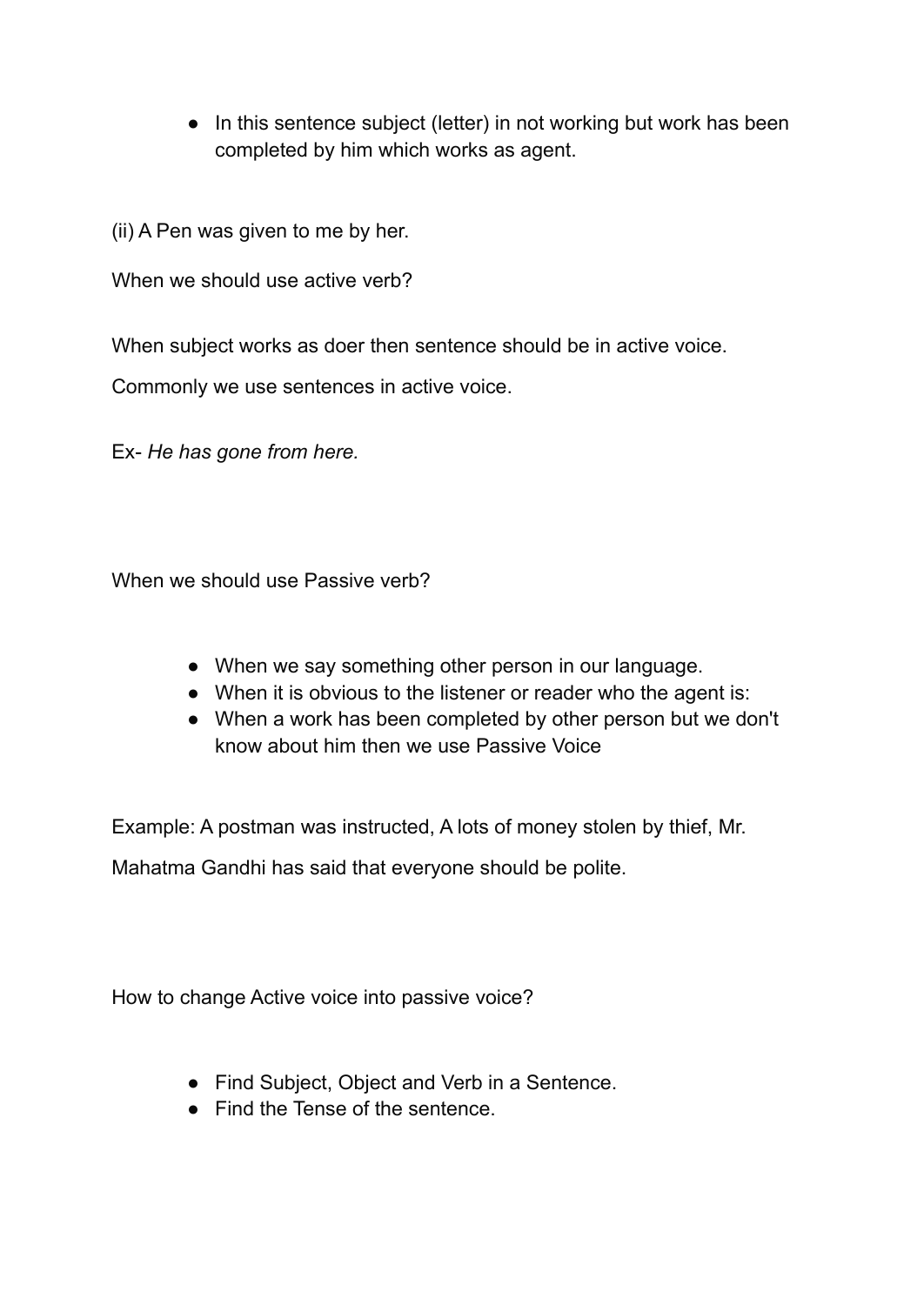Structures:

 $A.V - S + V + O$ 

 $P.V - O + V + S$ 

### **Rules to change active voice into passive voice with Examples:**

1. Use Object as a subject of the sentence.

A.V- He eats panipuri

P.V- Panipuri is eaten by him.

2. Subject works as agent and before that we use By to change active voice into passive voice.

*Note: In most of the cases it is not always use by to change into passive voice.*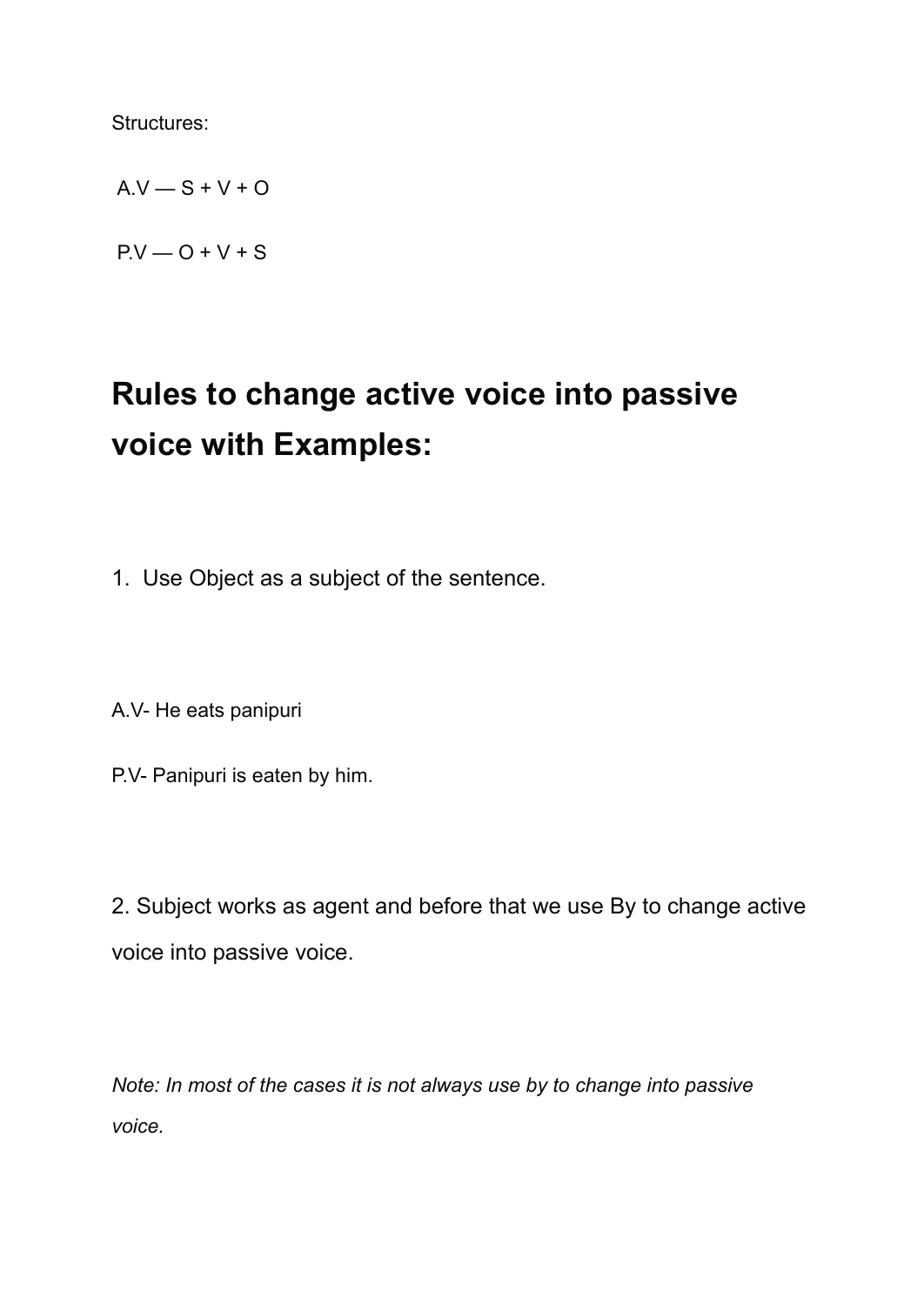Ex:

Police arrested thief.

Theif was arrested.

#### *In these type of sentences it is not necessary to use By just because of It is their official work.*

3. In Active sentences If object is in the form of Objective case then by changing into passive voice Objective case changed into Nominative case. And Subject of active voice changed into Objective case.

For example :

I beat him. — A.V

He is beaten by me. — P.V

| Nominative Case | <b>Objective Case</b> |
|-----------------|-----------------------|
|                 |                       |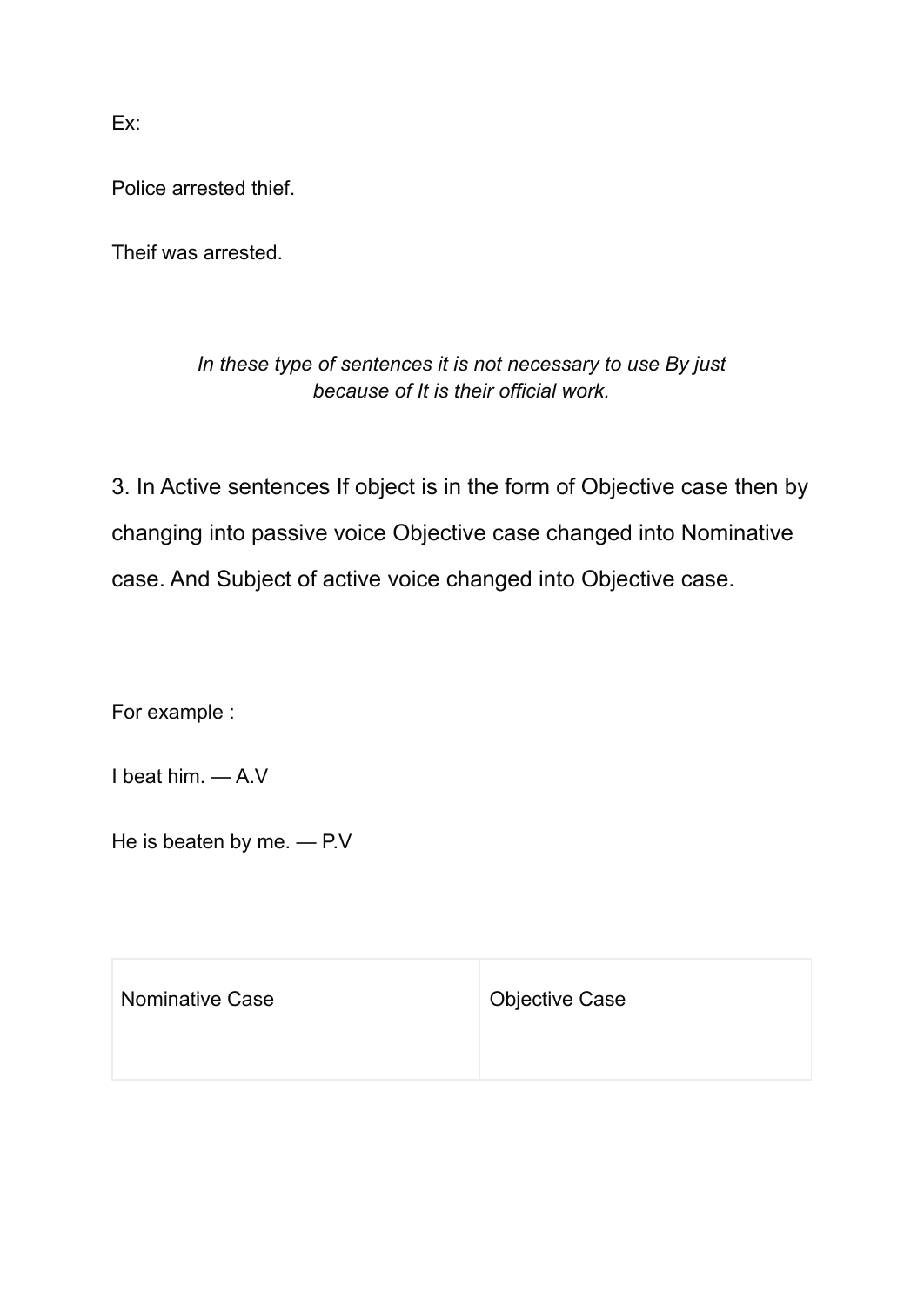|    | me        |
|----|-----------|
| We | <b>US</b> |

4. Subject Someone, somebody, nobody, people or any uncertain noun/pronoun cannot use in passive voice so discard these words when you change into passive.

Ex:

A.V- Someone has broken my heart.

P.V- My heart has been broken.

5. Helping verbs of the sentence should be changed by Subject of the sentence, and the main verb always changed into V3 form(Past participle).

Ex:

1. I like him.

He is liked by me.

2. He played Football.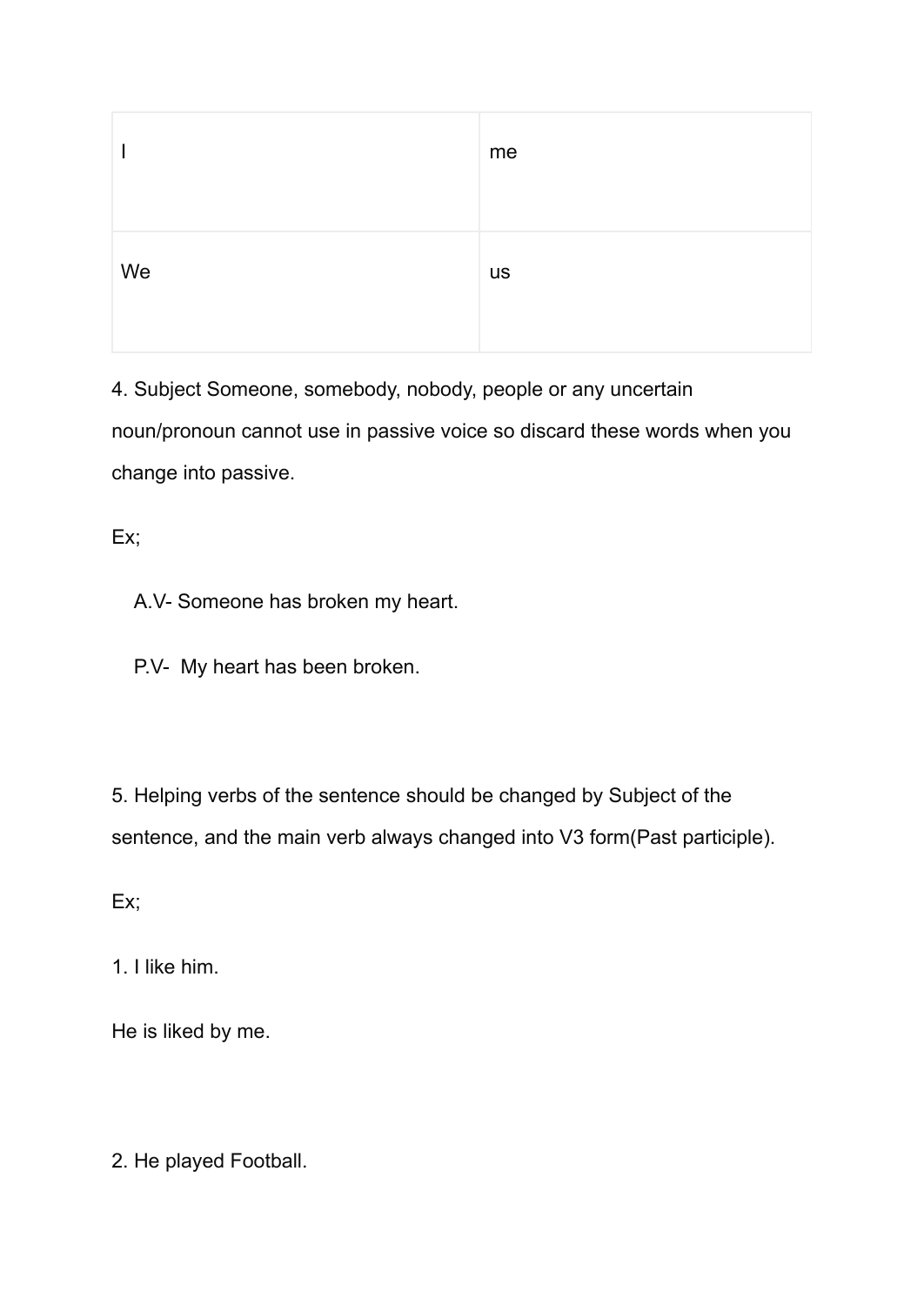Football was payed by him.

3. I love to eat mango.

Mango is loved by me.

4. He has completed his work

Work has been completed by him.

6. Only Transitive verb can be changed into passive voice, not intransivive.

Ex:

He laughs.

"It is intransitive, it does not include object that's why it cannot be changed into passive voice."

#### **How to change into passive voice with to objects?**

In active voice if there is two object then change one object as passive voice use as a subject and retained second object of active voice as a object as passive voice.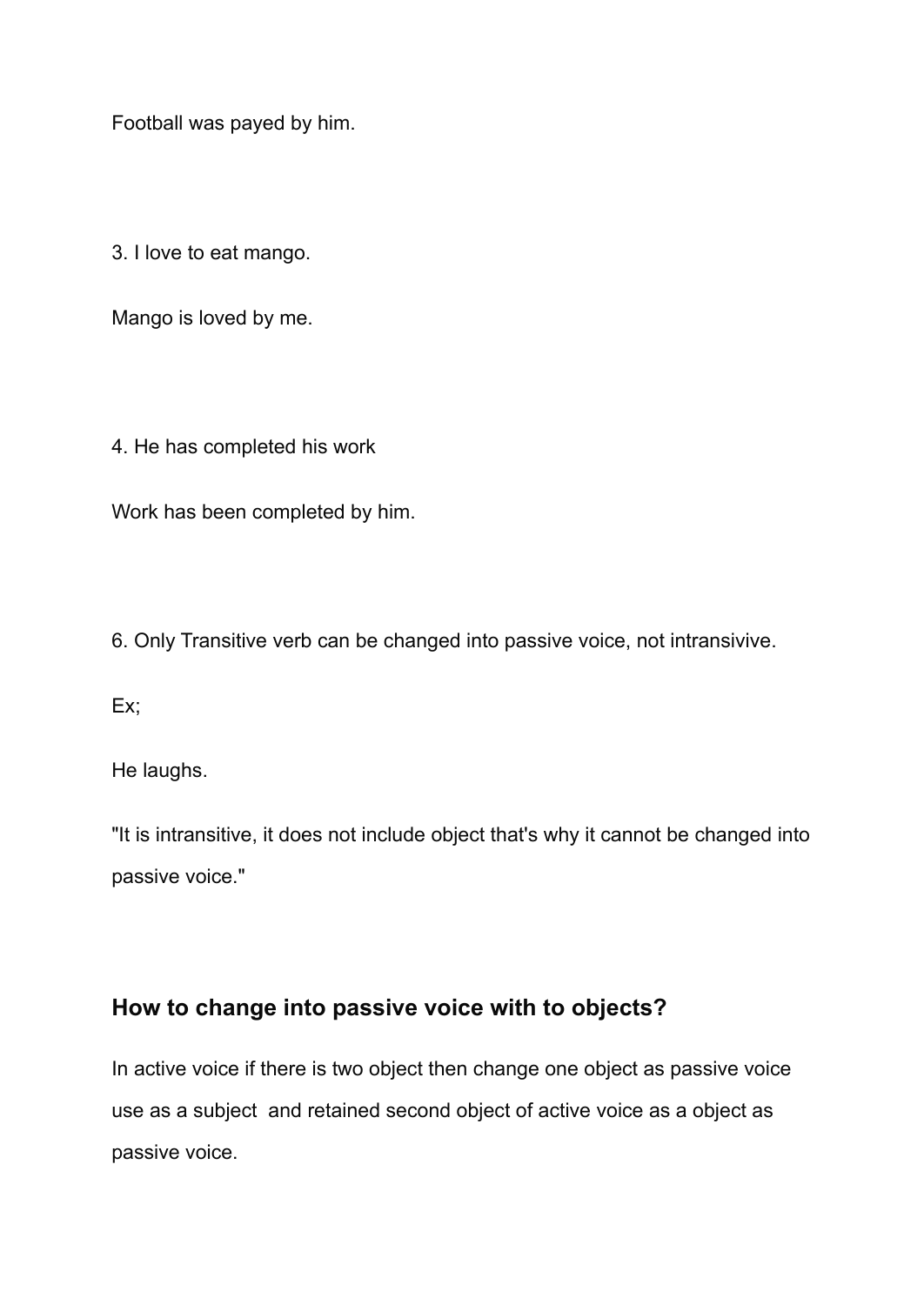Example :

She gave me a pen. (Active)

(i) I was given a pen by her. Or

7. It is useless to change into passive voice of these sentences

- Present perfect continuous tense.
- Past perfect continuous tense.
- Future perfect continuous tense.
- Future continuous tense.

Read also:

**Active [Passsive](https://spokenenglishtips.com/active-passsive-voice-of-past-perfect-tense-with-examples/) Voice Of Past Perfect Tense With [Examples](https://spokenenglishtips.com/active-passsive-voice-of-past-perfect-tense-with-examples/)**

**Active Voice and Passive Voice | Past [Contineous](https://spokenenglishtips.com/active-voice-and-passive-voice-past-contineous/)**

**Learn Active Passive Voice With [Examples](https://spokenenglishtips.com/learn-active-passive-voice-with-examples-simple-past/) | [Simple](https://spokenenglishtips.com/learn-active-passive-voice-with-examples-simple-past/) Past**